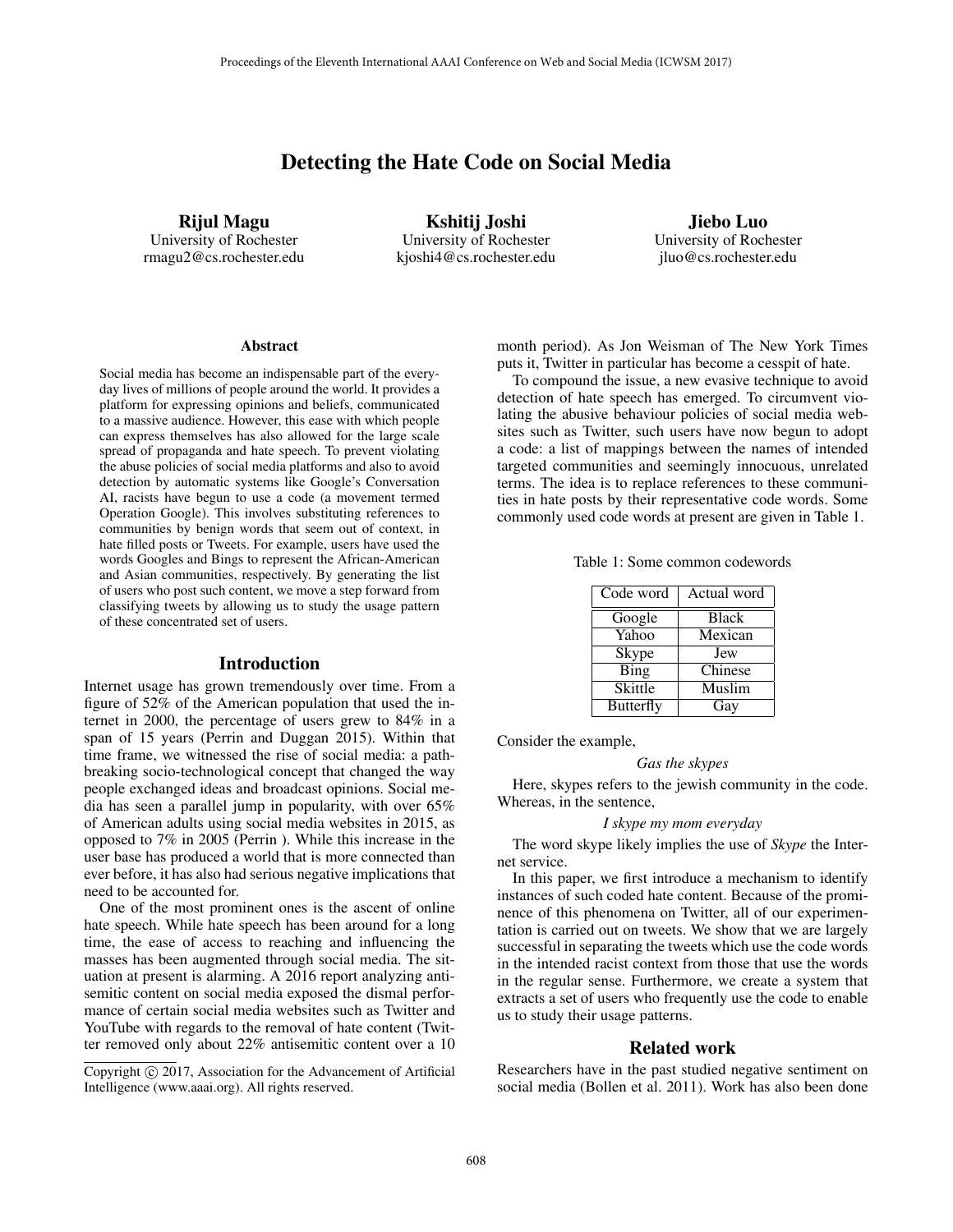on building classifiers that can identify content that is hateful and antagonistic in nature (Burnap and Williams 2015; Silva et al. 2016). Additionally, techniques have at times involved building a hate lexicon to solve the problem. (Gitari et al. 2015). However, most of these projects focus on content that is openly hateful and not disguised to evade detection. Although related, our endeavour and its novelty is geared more towards finding such instances that seek to fool the system.

#### Dataset

We utilized the Jefferson-Henrique script, a web scraper to collect a total of over a million tweets for a time frame of around a month, starting 23rd September 2016 when reportedly an incident of the first usage of hate-code words was first observed till 18th October 2016, a week after the US Presidential Election, for all the known hate-code words described in Table 1. We ran the script each time with a different code word to pull twitter data specific to that code. Finally, we extracted about a quarter of a million unique English tweets to form the set that we worked with.

# Methodologies for Detecting the Hate

### Preliminary Analysis

We ran some preliminary experiments to better understand the data before we carried out the main experiment. There were some interesting observations that were noted.

First, by randomly annotating tweets in our database, we extracted 1048 tweets which we could label hateful and 951 tweets which could be labelled non-hateful. Using this set, we calculated the Pearson correlation coefficient between the occurrence of every term present in the set of tweets and the class label. Note that the terms have been lemmatized. The top 10 correlated terms are shown in Table 2.

An analysis of the top 10 terms provide insights into some common themes regarding the hate code. The hashtag '#MAGA', refers to the slogan 'Make America Great Again' used during the elections. The hashtag '#MAWA' is a more racist version of this, which stands for 'Make America White Again'- a reference to white nationalism. Additionally, the term 'white' also pops up very high in the list.

A lot of these terms are common phrases and terminology used by the group of people who identify themselves as the alternative right, or the alt-right. The group shares a set of ideologies in the far-right of the American political spectrum, calling for a new, radical conservative movement. The group has been criticized for delving in racism, antisemitism and homophobia, with frequent parallels being drawn with the white supremacist movement. Not surprisingly, therefore, one of the top terms in the list, coming in at second place, is the hashtag '#ALTRIGHT'.

One alarming observation is the occurrence of the term 'gas'. The term gas is almost always used within hateful tweets as a part of the phrase 'gas the skypes', where 'skypes' refers to Jews. It is particularly this unchecked abject display of hatred and calls for violence that we hoped to capture through our system.

The most interesting of these, however, is the use of the triple parentheses, or the echo symbol. The triple parentheses is used an antisemitic device on Twitter to distinctly mark out the Jewish community or individual Jews, often as a means to bully them. The typical practice is to surround a person's name by the brackets on either side. We noted that significant numbers of people who used the code word 'skype' often also made use of the triple parentheses.

Table 2: Top 10 most correlated terms

| Term      | Pearson correlation coefficient |
|-----------|---------------------------------|
| #MAGA     | $\overline{0.149}$              |
| #ALTRIGHT | 0.140                           |
| gas       | 0.136                           |
| ((( ))    | 0.136                           |
| white     | 0.136                           |
| war       | 0.118                           |
| hate      | 0.100                           |
| #MAWA     | 0.098                           |
| destroy   | 0.083                           |
| goy       | 0.083                           |

# Identifying Hate Messages

Next, we ran the Apriori algorithm for frequent itemset mining (Agrawal and Srikant 1994) on a randomly selected set of tweets that we identified as being hateful. Some of the primary frequent patterns that emerged were: [#MAGA, #Altright, Skypes], [Gas, Skypes], [Googles, Skittles,Skypes]. Insights worth noting are:

- The Jewish community is particularly targeted, this can be seen from the fact that many of the frequent itemsets contained the word Skype (a reference to Jews). For example, the phrase gas the skypes was a common occurrence.
- A large number of tweets contained multiple codewords together. This reflected the fact that aggressors displayed blanket hate towards multiple communities, as opposed to targeted preferences.

To this end, the pairwise co-occurrence values as a percentage of the total extracted hateful tweets can be observed in Figure 1. It is noteworthy that the value for [Googles, Skypes] trumps other pairwise co-occurences by a sizable margin, standing at 9.6% of the total tweets.

From a temporal perspective, we noted a sharp spike in the use of code words in the first week of October, peaking around the 4th of October. This coincided with the second presidential debate. The distribution is shown in Figure 2.

## Identifying Aggressors

An important aspect of our approach consisted of training a classifier to identify hate tweets which included usage of coded words for communities. Our initial step involved annotating a sizable number of tweets to be used as the training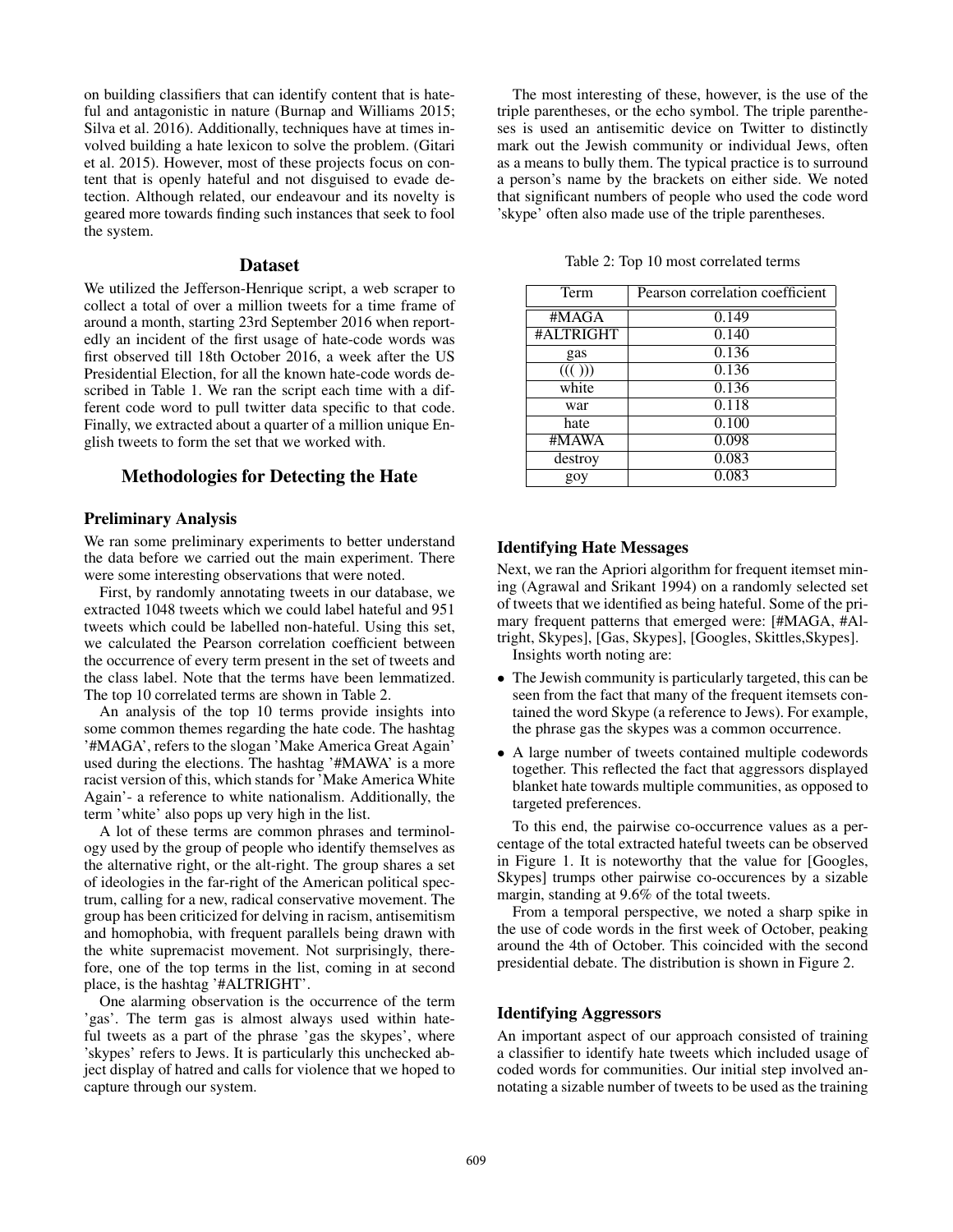

Figure 1: Pairwise co-occurrence values in percentage.



Figure 2: Hateful tweets over time.

set. We randomly picked tweets out of the tweet base and continued annotations till we had a class balance between the class of benign (the negative cases) and hateful tweets (the positive cases). Moreover, we only marked a tweet as hateful if it had a code word for a community and it appeared as if the community was being targeted. All other cases we marked as benign tweets, even those cases in which a code word had been used but not to harshly mock or call for an attack against but to protect or defend a community.

For example:

## *Imagine a zombie scenario where the zombies are mainly googles & the scientists who unleash the googles are skypes.*

Clearly communities are being mocked here (it is apparent if one replaces skypes with the jewish people and googles with the Afro-american community and hence it has to be marked as encoded hate speech.

However, for the following examples:



Figure 3: Flowchart for identification process.

*Missing my family, but lucky to have one that always skypes me for family dinner.*

## *hey racist piece we know what googles yahoos skypes and skittles are now your account isn't gonna last*

In the first example, skype is indeed used as a benign verb which is meant to indicate the activity of skype-calling. In the second example though, the twitterati evidently did not mean those words to be benign words but communities. But as the person is trying to warn a potential aggressor it was not marked a positive case.

Since we wanted to train the classifier to be able to categorize a record of unstructured data i.e. an English sentence, we followed a bag of words model to represent a sentence in the training set with a boolean feature vector, where features are the most popular words in the corpora of training data. As part of the pre-processing of the tweets before they could be converted to feature vectors, we lemmatized every token in a tweet and then removed punctuation, stopwords, infrequent words from it. We built a support vector machine classifier to be able to segregate the hateful tweets. The next step involved running our classifier for a test set, which was created by randomly selecting 10% of the posts in the tweet base. These sentences were then pre-processed and converted to feature vectors in the same manner as were